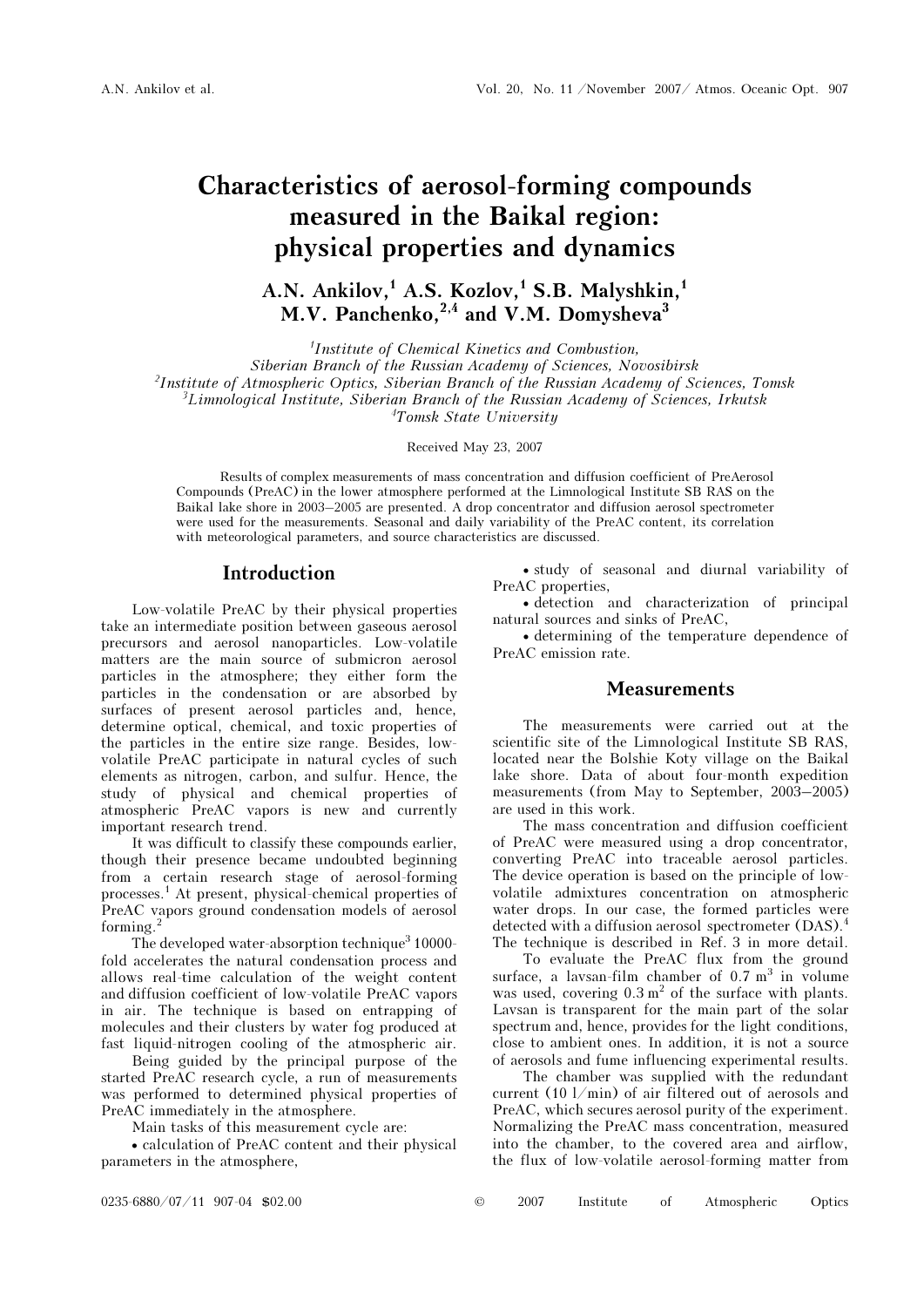the ground surface can be estimated. To determine conditions, influencing the surface source power, the surface temperature was measured into the chamber.

 In view of the aim to retrace the complete lifecycle of aerosol particles from gaseous precursors through PreAC to aerosol and environmental effect on this process, the following parameters were simultaneously measured during the experiment:

– mass concentration and average diffusion coefficient of PreAC in the surface atmosphere;

– PreAC flux from the ground surface;

– size distribution of aerosol particles within the range  $\varnothing$  = 3–200 nm;

- surface and air temperature;
- brightness;
- ozone concentration;
- sulfur dioxide concentration;
- wind speed and direction.

They were measured every three hours. Instruments arrangement provided for minimization of anthropogenic effect on measurement results.

## Results and discussion

Previous assessments<sup>3</sup> have shown the characteristic mass concentration of PreAC in the surface atmosphere to be about 100 ng/m<sup>3</sup>. First measurement results of PreAC parameters have verified suggestions on the properties of these matters.

Figure 1 shows the measurement results for summer 2003. In July, characterized by forest fires, the average mass concentration of PreAC in the atmosphere was  $650 \text{ ng/m}^3$ . Steady cloudiness and precipitations were observed in August, and the average PreAC concentration decreased down to 170 ng/m<sup>3</sup>. In view of variations of the diffusion coefficient and under the assumption of unit matter density and sphericity of PreAC particles, the mass concentration of aerosol-forming matters corresponds to clusters of 1.5 nm in diameter at a concentration of  $4 \cdot 10^8$  cm<sup>-3</sup> in the period of fires and, respectively, 2.3 nm at a concentration of  $0.5 \cdot 10^8$  cm<sup>-3</sup> in the precipitation period.



Fig. 1. Time behavior of the mass concentration of PreAC (summer 2003) in the surface atmosphere.

Note that the average size of air molecules is about 0.2 nm and their concentration is about  $3 \cdot 10^{19}$  cm<sup>-3</sup>, while the minimum size of recorded aerosol particles is 3 nm at a countable concentration of about  $10^3$  cm<sup>-3</sup>.

 Thus, an intermediate position of PreAC by their physical properties between gaseous aerosol precursors and aerosol particles was experimentally confirmed. In addition, in view of smallness of PreAC mass concentration in comparison with aerosol and its gaseous precursors, one may state that the process of PreAC formation is the limiting stage of the gas– particle transformation.

Periodic character of PreAC parameters variations were ascertained only in the second measuring period (summer 2003) without fires, when two peaks of the mass concentration were revealed at about 06:00 and 18:00 of local time against common daily increase (Fig. 2). This may be caused by the diurnal variability of the vegetation activity.



Fig. 2. Diurnal variation of the mass concentration of PreAC (columns correspond to the average values).

Atmospheric sources of PreAC can be conventionally divided, similar to aerosol sources, into primary and secondary (or surface and spatial) ones. Surface sources directly produce PreAC, their power should subject to vaporization and, correspondingly, surface temperature. Spatial sources of PreAC take their origin in chemical and photochemical reactions in air. First measurements of PreAC flux from the ground surface were carried out in summer 2004. To determine the contribution of surface sources, the mass concentration of aerosolforming matters was measured consequently in the chamber and in atmosphere (Fig. 3). Comparison of time behavior of these variables gives information on which source is predominant.

The mass concentration of PreAC over the entire measurement period was  $20-60$  ng/m<sup>3</sup> and the flux from the surface was  $60-90 \text{ ng}/(\text{m}^2/\text{h})$  (see Fig. 3). The correlation between mass concentration of PreAC in the chamber and atmosphere points to surface source prevalence in our experiments.

The diurnal behavior and inter-day variability of PreAC formation from an underlying surface evidently depend in a complicated way on sun exposure, surface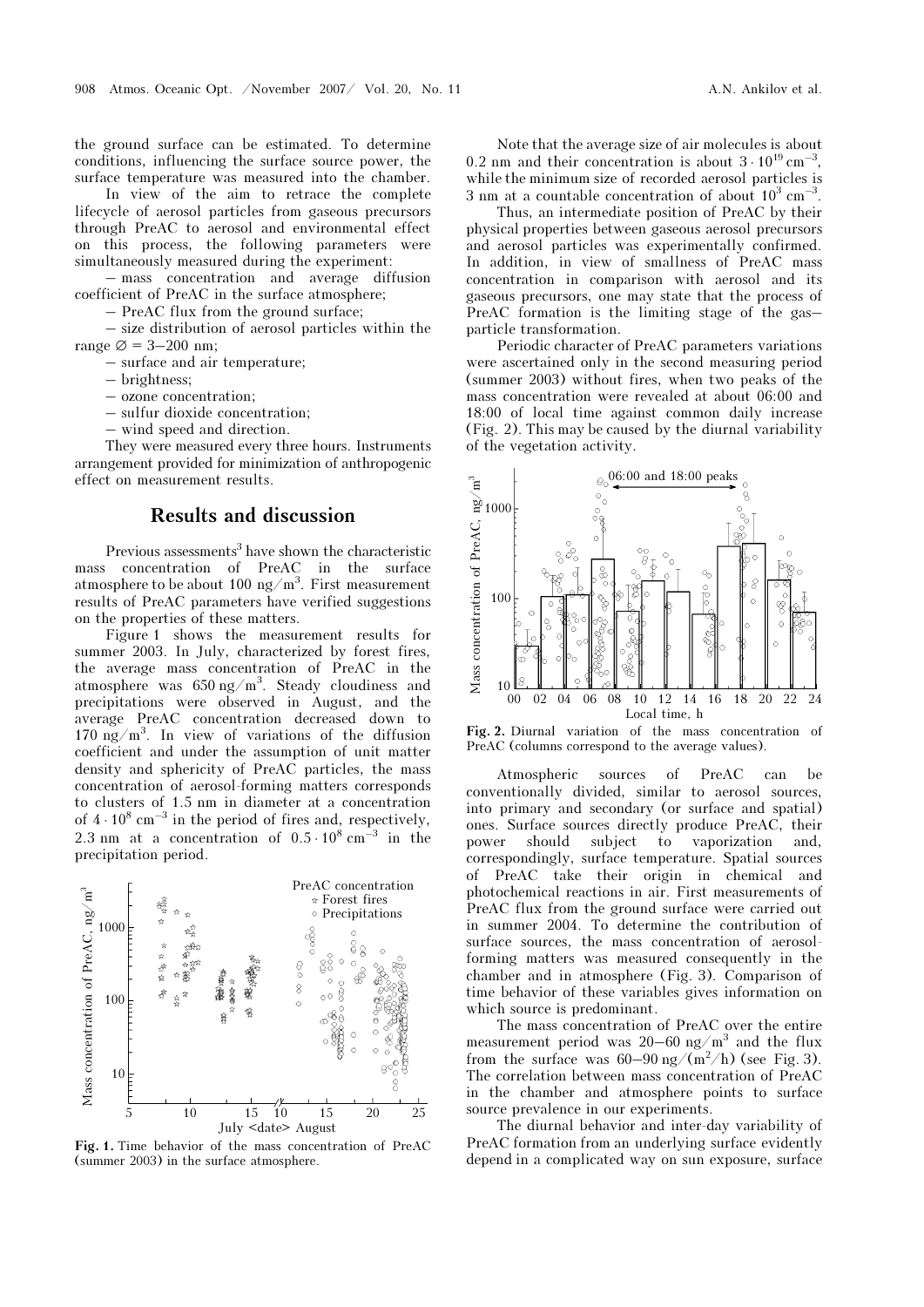and surface air temperatures, which, in their turn, are defined by a complex of synoptical processes.



Fig. 3. Time behavior of the mass concentration of PreAC in the surface atmosphere and the PreAC surface source power. The correlation coefficient is 0.8.

To estimate the correlation between PreAC export processes and main energy parameters of the surface, variations of PreAC concentration, temperature, and lightness were analyzed simultaneously. The temperature of the surface depends on incident solar energy in many ways, while its heating and cooling inertia causes slower diurnal variability, as compared with the observed lightning variations.

Time behavior of PreAC flux and surface temperature are shown in Fig. 4 (correlation coefficient is –0.72) and of mass concentration of PreAC and lightness – in Fig. 5 (correlation coefficient is  $-0.57$ ).



Fig. 4. Time behavior of PreAC flux and surface temperature; the correlation coefficient is –0.72.



Fig. 5. Time behavior of the mass concentration of PreAC and lightness; the correlation coefficient is –0.57.

This probably implies that progressive surface heating or cooling affect the efficiency of a surface PreAC source in a more degree than rapid lightning variations.

Thus, on the base of the obtained data, it was stated that the prevailing PreAC source is surface vegetation, but not atmospheric reactions of gas precursors. Changes in surface PreAC fluxes seem to depend on integral soil heating more than on the current value of solar flux. It is reasonable to compare our results with the available reference data.

The concentration, chemical composition, and emission rates of volatile products of plant metabolism in boreal areas were measured in many works<sup>5–12</sup>; and the following regularities were ascertained.

1. Seasonal and diurnal dynamics are observed.

 2. Seasonal peak of the emission rate falls on July (Fig. 6).

3. Emission of volatile matters is stronger in daytime than at night-time.

4. The emission rate noticeably increases after rain and may remain high for several days.10,11

5. The emission rate noticeably increases in flowering period.7,10

6. The emission rate weakly depends on the light  $level.^{7,10}$ 



Fig. 6. Seasonal dynamics of pine-tree volatile emission in the Krasnovarskii Krai (rel %)<sup>5,6</sup> and PreAC flux from the the Krasnoyarskii Krai (rel.%)<sup>5,6</sup> and PreAC flux from the surface (B. Koty).

7. Emission cycles of volatile matters correlate with  $CO<sub>2</sub>$  assimilation by plants (Ref. 5, p. 138).

8. The emission rate  $F$  mainly subjects to evaporation and, according to the experimental  $data$ ,  $5,7,8,12$  is described by the following law:  $F = Ae^{-b/T}$ , where T is the temperature; A and b are the constants. This dependence is empirical, though it is similar to the equation correlating the saturated vapor pressure with temperature. Note, that this law uses Celsius temperature scale; the plant emission is vanishing at 0 °C.

According to Refs. 5, 7, and 8, the constant  $b$  is  $16-10<sup>4</sup>$  for different coniferous species growing at the territory of Russia. Based on these data, the total phytogenic forest emission for Russia and separate regions is estimated. Thus, it amounts to 7.9–13.9 mln tones per year for Asian territory of RF, where Eastern Siberia contributes most of all (3.4–6.5 mln tones per year).<sup>9</sup>